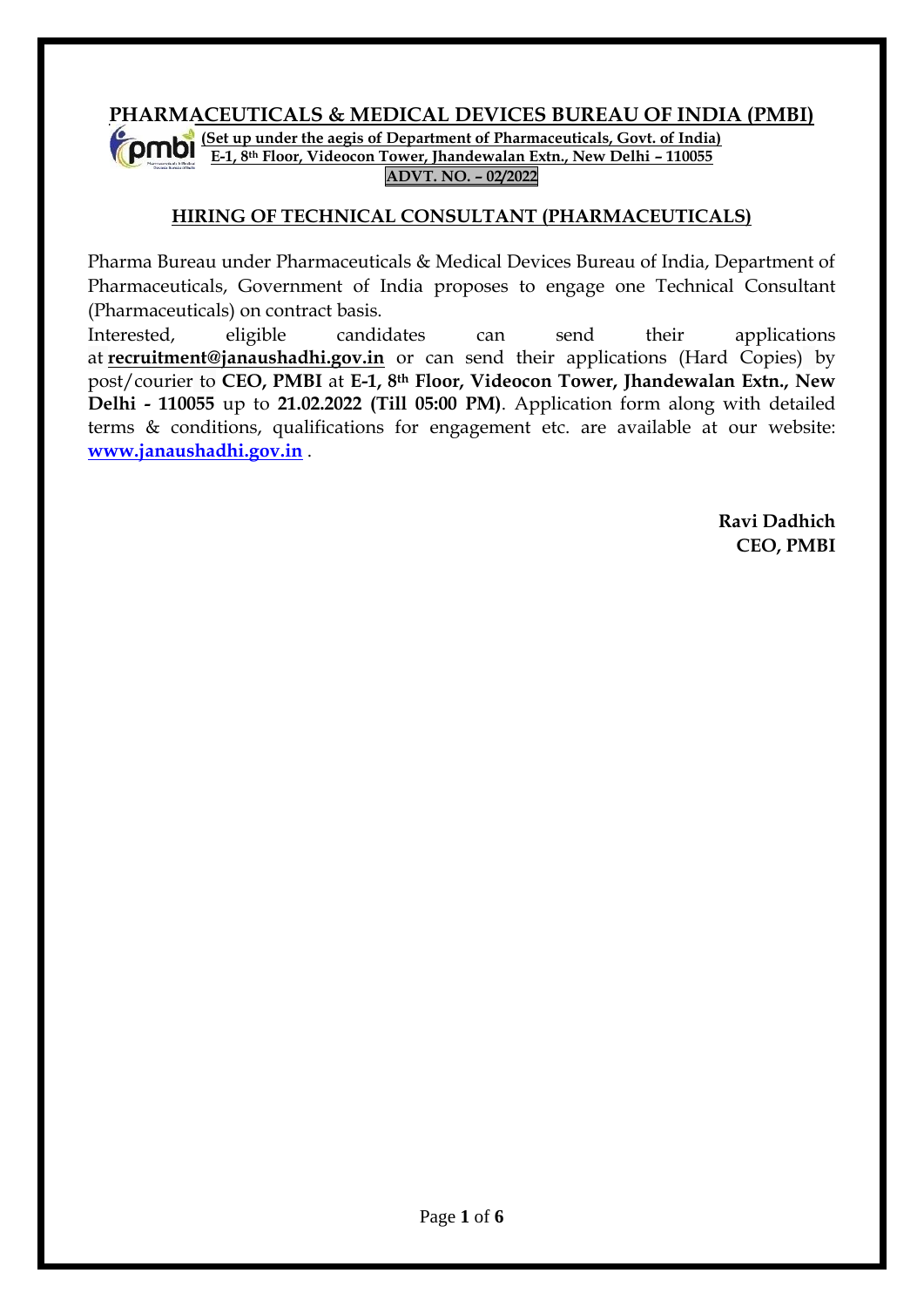| <b>JOB DESCRIPTION SHEET</b>                                             |                                                                       |  |  |  |  |  |
|--------------------------------------------------------------------------|-----------------------------------------------------------------------|--|--|--|--|--|
| <b>IDENTIFICATION DATA:</b><br>1.                                        |                                                                       |  |  |  |  |  |
| <b>JOB TITLE:</b>                                                        | <b>CONSULTANT [PHARMA]</b>                                            |  |  |  |  |  |
| DEPARTMENT:                                                              | PHARMA BUREAU,                                                        |  |  |  |  |  |
|                                                                          | DEPARTMENT OF PHARMCEUTICALS,                                         |  |  |  |  |  |
|                                                                          | MINISTRY OF CHEMICALS & FERTILIZERS.                                  |  |  |  |  |  |
|                                                                          |                                                                       |  |  |  |  |  |
| <b>JOB SUMMARY:</b><br>2.                                                |                                                                       |  |  |  |  |  |
|                                                                          | THE CONSULTANT WILL WORK IN CLOSE COORDINATION WITH THE PHARMA BUREAU |  |  |  |  |  |
|                                                                          | IN STRENGTHENING THE PHARMACEUTICALS SECTOR TO POSITION INDIA AS A    |  |  |  |  |  |
|                                                                          | FAVORABLE INVESTMENT AND MANUFACTURING DESTINATION. THE PERSON SHOULD |  |  |  |  |  |
|                                                                          | ALSO BE VERY CREATIVE BY HAVING AN EXPERIENCE IN PHARMCEUTICAL OR     |  |  |  |  |  |
|                                                                          | COGNATE SECTOR AND SHOULD BE ABLE TO NEW BRING IDEAS FOR SECTORAL AND |  |  |  |  |  |
| INSTITUTIONAL DEVELOPMENT.                                               |                                                                       |  |  |  |  |  |
| 3.                                                                       | MINIMUM JOB REQUIREMENTS [JOB SPECIFICATIONS]:-                       |  |  |  |  |  |
| <b>EDUCATION:</b>                                                        | MBA, MBS OR MA / MSC IN BUSINESS MANAGEMENT FROM                      |  |  |  |  |  |
| ESSENTIAL.                                                               | ANY RECOGNIZED UNIVERSITY - NATIONAL OR FOREIGN.                      |  |  |  |  |  |
| <b>DESIRABLE.</b>                                                        | WORKING EXPERIENCE IN EXECUTION OF ANY GOVERNMENT                     |  |  |  |  |  |
|                                                                          | FUNDED PROJECT, IMPLEMENTATION OF GOVERNMENT                          |  |  |  |  |  |
|                                                                          | SCHEME/PROJECT AND POST GRADUATE CERTIFICATE ON                       |  |  |  |  |  |
|                                                                          | BUSINESS MANAGEMENT / PROJECT MANAGEMENT                              |  |  |  |  |  |
| AGE:                                                                     | MAXIMUM AGE LIMIT SHOULD NOT BE ABOVE 40 YEARS AS ON<br>01.02.2022.   |  |  |  |  |  |
| <b>EXPERIENCE:</b>                                                       | 4 YEARS POST QUALIFICATION WORK EXPERIENCE IN THE                     |  |  |  |  |  |
|                                                                          | FIELD OF PHARMA REGULATORY AFFAIRS / PHARMA PRICING                   |  |  |  |  |  |
|                                                                          | / PHARMA PRODUCTION / PHARMA DATA ANALYSIS / DRUG                     |  |  |  |  |  |
|                                                                          | DELIVERY AND RESEARCH IN THE<br><b>FIELD</b><br>OF                    |  |  |  |  |  |
|                                                                          | PHARMACEUTICALS AND RELATED SUBJECT                                   |  |  |  |  |  |
| <b>ABILITIES:</b>                                                        | MUST HAVE IN-DEPTH KNOWLEDGE OF SECTORS OR SUB-                       |  |  |  |  |  |
|                                                                          | <b>SECTORS</b>                                                        |  |  |  |  |  |
|                                                                          | EXCELLENT COMMUNICATION AND WRITING SKILLS<br>$\bullet$               |  |  |  |  |  |
|                                                                          | RESEARCH AND ANALYTICALS SKILLS<br>$\bullet$                          |  |  |  |  |  |
|                                                                          | GOOD KNOWLEDGE OF WORKING IN MS OFFICE                                |  |  |  |  |  |
| <b>REMUNERATION</b>                                                      | MONTHLY REMUNERATION OF RS. 80,000/- TO RS. 1,45,000/-                |  |  |  |  |  |
|                                                                          | WILL BE PAYBLE. THE ACTUAL REMUNERATION WILL BE                       |  |  |  |  |  |
|                                                                          | DECIDED BY THE SELECTION COMMITTEE<br><b>AFTER</b>                    |  |  |  |  |  |
|                                                                          | CONSULTATIONS WITH THE APPLICANTS CONSIDERING                         |  |  |  |  |  |
|                                                                          | HIS/HER DOMAIN SPECIALIZATION AND<br><b>YEARS</b><br>OF               |  |  |  |  |  |
|                                                                          | EXPERIENCE IN THE RELEVANT FIELD.                                     |  |  |  |  |  |
| <b>APPLICATION FEE:</b>                                                  | <b>NIL</b>                                                            |  |  |  |  |  |
| <b>DUTIES AND RESPONSIBILITIES: -</b><br>4.                              |                                                                       |  |  |  |  |  |
| PREPARATION OF PROJECT IMPLEMENTATION PLAN; APPRAISAL PLAN; APPRAISAL OF |                                                                       |  |  |  |  |  |
|                                                                          |                                                                       |  |  |  |  |  |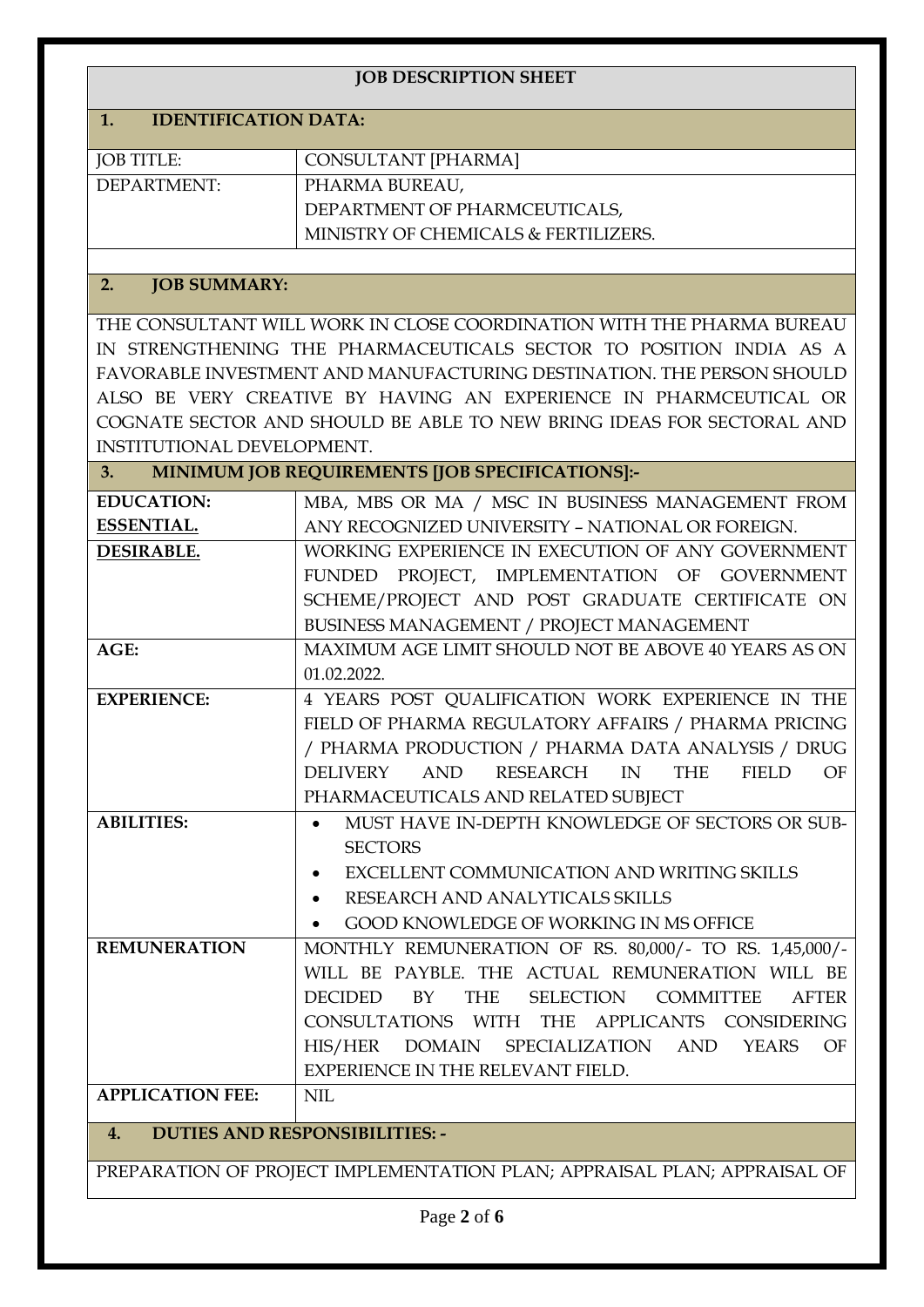PROJECT-TECHNICAL & FINANCIAL; IMPLEMENTATION OF PROJECT / SCHEME; EVALAUTION & MONITORING OF SCHEME/PROJECT; PROMOTION OF THE PHARMA INDUSTRY; AND ANY OTHER WORKS AS MAY BE ASSIGNED FROM TIME TIO TIME

# **Terms & Conditions**

- 1. **TA/DA**: The Individual consultants may be required to undertake domestic tours subject to approval of competent authority and they will be allowed TA/DA reimbursement at par admissible to Under Secretary to the Government of India.
- 2. **Standards of Conduct:** The Technical Consultants shall comply with all laws/rules and regulations bearing upon the performance of their duties. Failure to comply with the same is grounds for termination of the services of the individual Consultant.
- 3. **Prohibition of Sexual Exploitation and Abuse:** In the performance of his duties, the individual Consultants shall comply with the Sexual harassment of Women at Workplace (Prevention, Prohibition and Redressal) Act, 2013. Any breach of the provisions thereof shall a ground for termination of his services. Any further action may also be recommended for appropriate legal action.
- 4. **Service Incurred Death or Grievous Injury:** In the event of death or grievous injury to the individual consultant during the course of his duties, compensation may be payable as per extant guidelines of the Department.

# 5. **Other Terms & Conditions of the Contract:**

- a)
- (i.) Candidates shall be hired on contractual basis for a given piece of work or for a period up to 1 year. This term can be extended up to 3 years depending on the performance of the candidate or need of the Department.
- (ii.) The Consultants shall be selected by a Selection Committee set up by the Department.
- b) The contract can be terminated at any time by the Department giving one month's notice without assigning any reason. The services can also be terminated if the competent authority is dissatisfied with their performances.
- c) The Consultants shall perform the duties assigned to him. The competent authority reserves the rights to assign any duty as and when required. No extra/additional allowance will be admissible in case of such assignment.
- d) Consultants shall be eligible for 08 days leave during the period of one year beside the Gazetted holidays. However, un-availed leave shall not be carried forward, in case of extension beyond one year.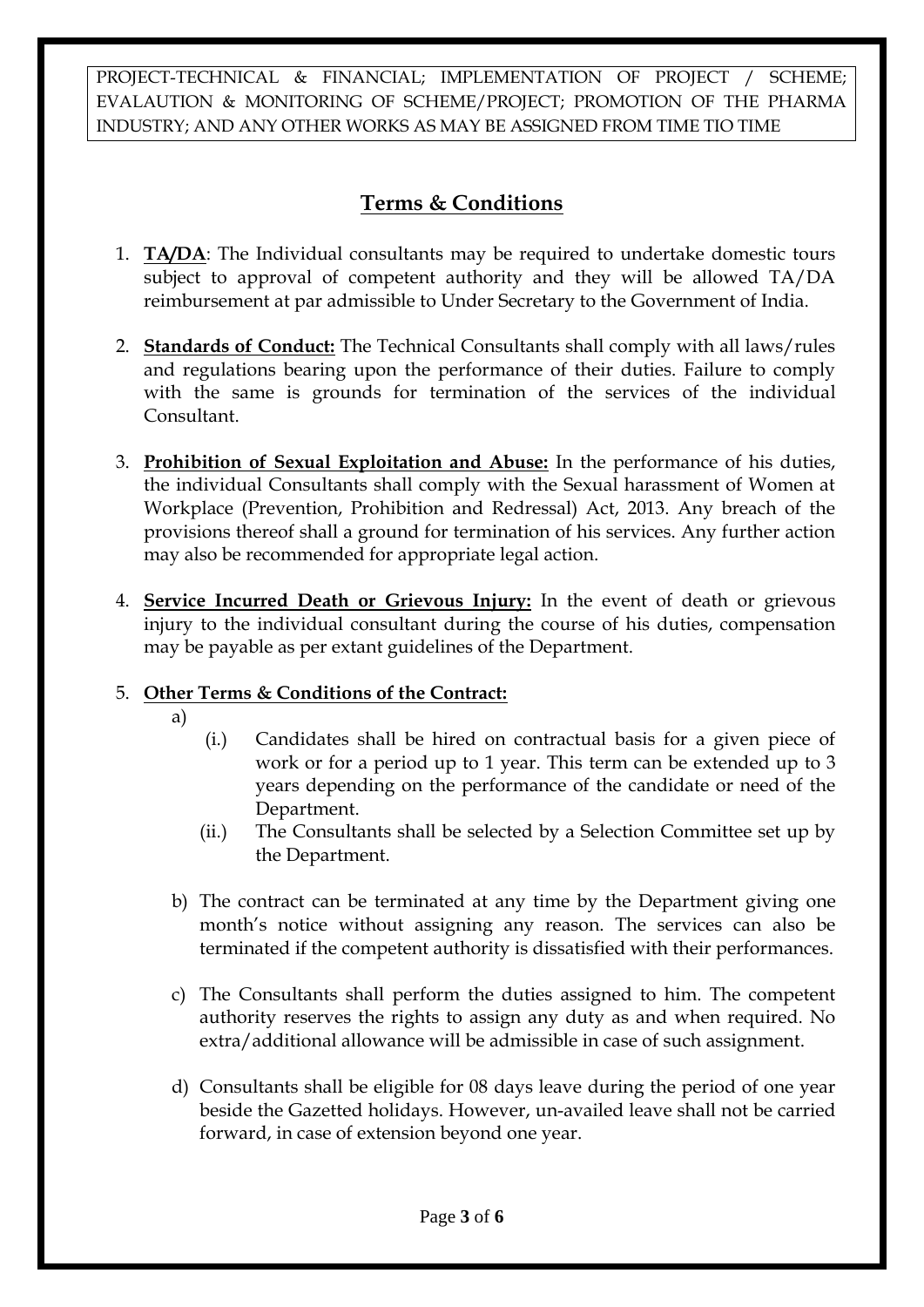- e) 'No work no pay' will be applicable during the period of contract, if more than prescribed leave will be taken.
- f) Basic support like office space, furniture, stationery, computer, access to internet etc. will be provided where needed by the department so that assigned duties may be handled smoothly.
- g) Selected Personnel hired as Technical Consultants will be offered appointment letters to get the assignment. They would be required to join within prescribed period as indicated in the appointment letter.
- h) The Consultant shall not be entitled to any benefit like Provident Fund, Pension, Insurance, Gratuity, Medical Attendance Treatment, Seniority, Promotion etc. or any other benefits available to a Government Servant appointed on regular basis.
- i) The Consultants will not be granted any claim or right or preference or regular appointment to any post in Government set up.
- j) The Consultants shall not be entitled to any TA for joining the appointment.
- k) If any declaration given or information furnished by Consultant proves to be false or if he/she is found to have willfully suppressed any material information, he/she will be liable for removal from such contract and also such other action as the Government may deem necessary.
- l) The hiring/contract will be subject to physical fitness and the consultant is required to submit a certificate to this effect at the time of joining.

Interested, eligible candidates can send their applications at **[recruitment@janaushadhi.gov.in](mailto:recruitment@janaushadhi.gov.in)** or can send their applications (Hard Copies) by post/courier to **CEO, PMBI** at **E-1, 8th Floor, Videocon Tower, Jhandewalan Extn., New Delhi - 110055** up to **21.02.2022 (Till 05:00 PM)**. Application form along with detailed terms & conditions, qualifications for engagement etc. are available at our website: **[www.janaushadhi.gov.in](http://www.janaushadhi.gov.in/)** .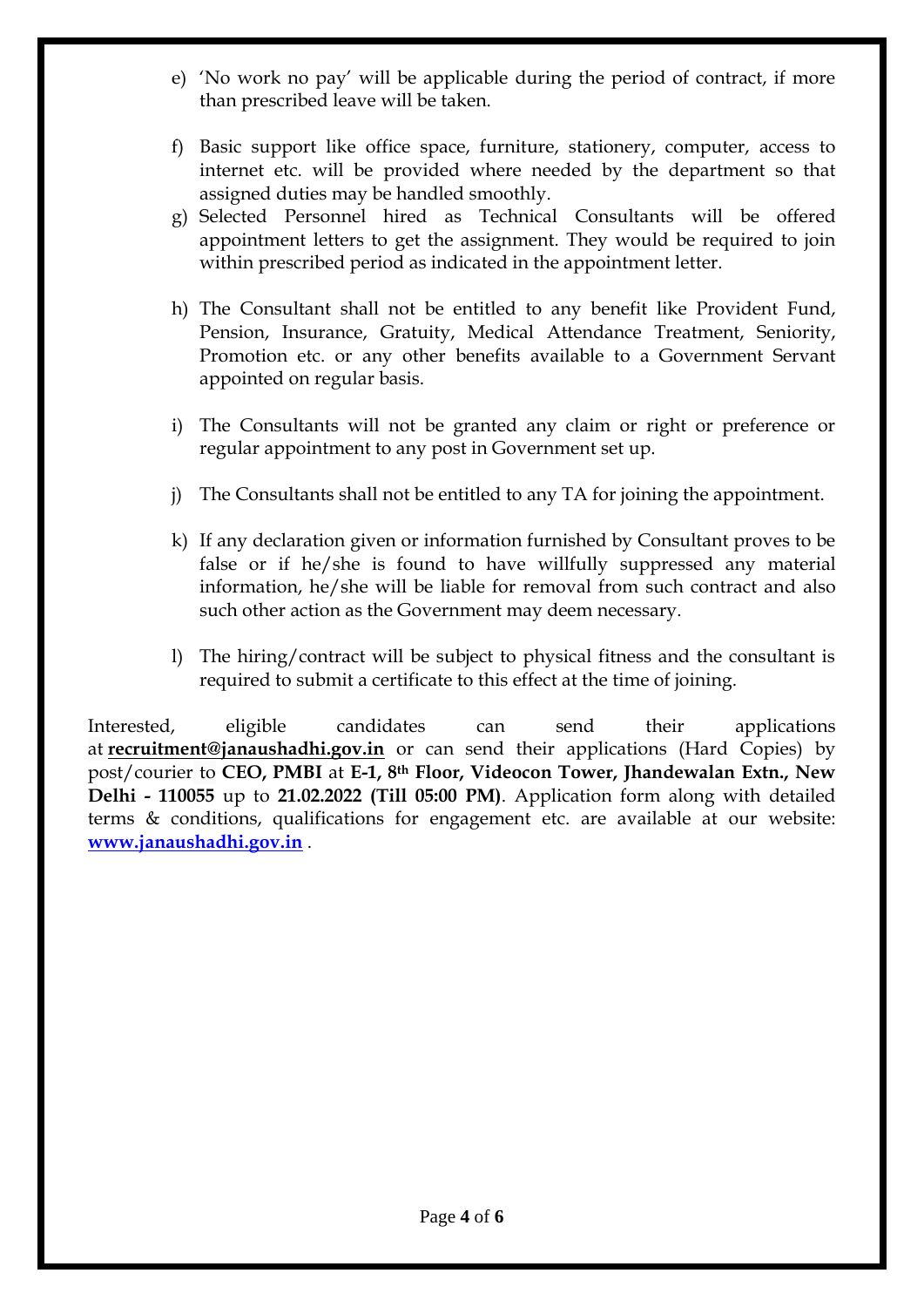### **PHARMACEUTICALS & MEDICAL DEVICES BUREAU OF INDIA (PMBI) (Set up under the aegis of Department of Pharmaceuticals, Govt. of India) E-1, 8th Floor, Videocon Tower, Jhandewalan Extn., New Delhi – 110055**

**ADVT. NO. – 02/2022**

# **Application for the post of Technical Consultant (Pharmaceuticals)**

| 1. Name of the Candidate         |  |
|----------------------------------|--|
| 2. Sex (Male/Female/Others)      |  |
| 3. Father's/Mother's Name        |  |
| 4. Age & Date of Birth           |  |
| 5. Permanent Residential Address |  |

**Recent Photo**

**6. Present Mailing Address :**

| 7. Contact No. & Email Id |  |
|---------------------------|--|
| 8. Nationality            |  |
| 9. Marital Status         |  |

### **10. Educational Qualification (Starting from matriculation onwards):**

| S.<br>No. | Course/Certificate/<br>Diploma/Degree | <b>Board/University</b> | Year of<br>Passing | <b>Subjects (Main)</b> | $\%$ age of<br><b>Marks</b> |
|-----------|---------------------------------------|-------------------------|--------------------|------------------------|-----------------------------|
|           |                                       |                         |                    |                        |                             |
|           |                                       |                         |                    |                        |                             |
|           |                                       |                         |                    |                        |                             |
|           |                                       |                         |                    |                        |                             |
|           |                                       |                         |                    |                        |                             |
|           |                                       |                         |                    |                        |                             |